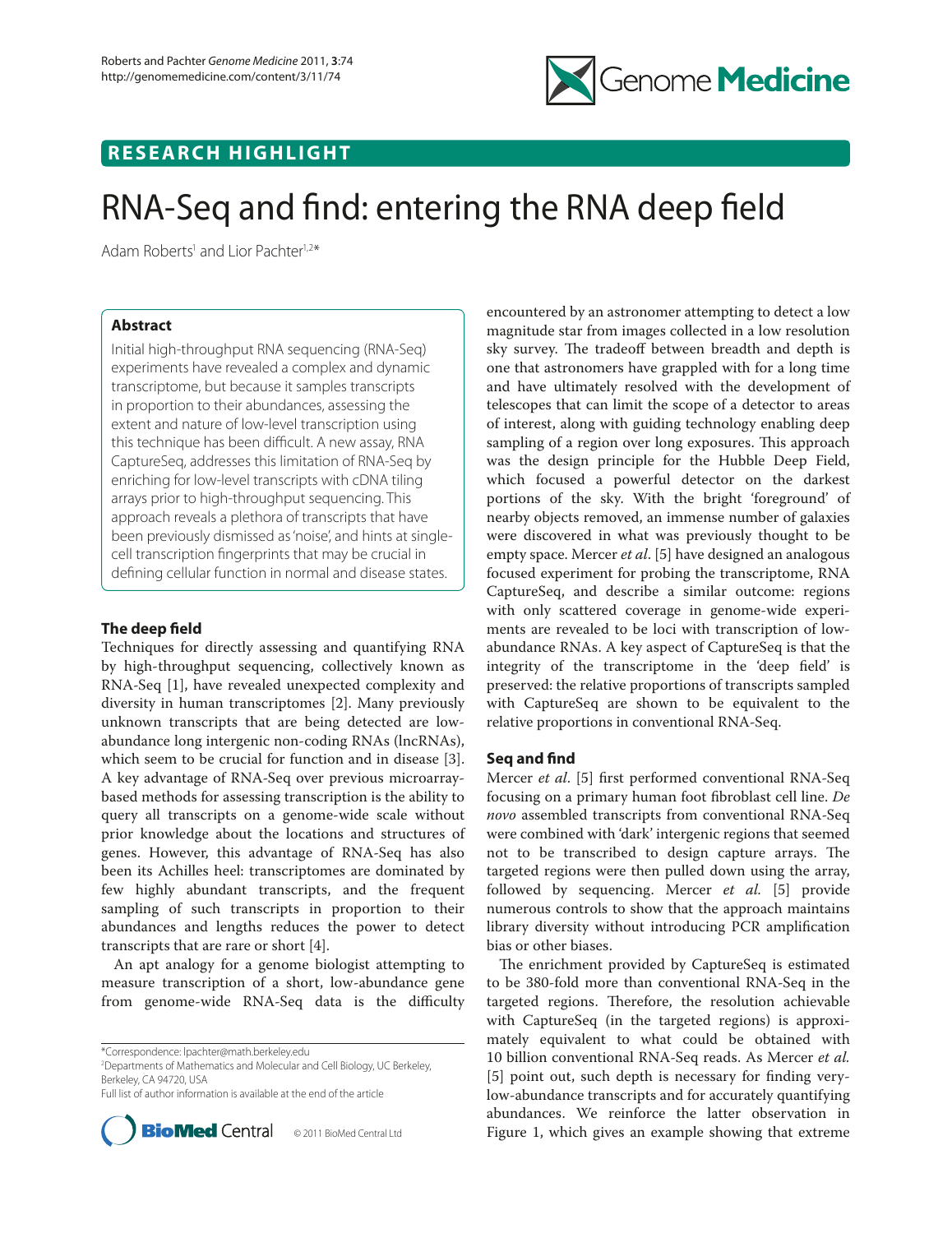

depth is necessary for accurate isoform abundance estimation for the dystrophin gene, a complex multi-isoform gene that can harbor mutations causing muscular dystrophy. The need for deep sequencing in the example arises from the overlap between the multiple isoforms of the gene and the ambiguity that this causes in read mapping. Large gene families are equally difficult to resolve for the same reason. It has been estimated that only 60% of transcripts can be accurately quantified with 10 billion conventional RNA-Seq reads [6].

Increased accuracy is only one advantage of CaptureSeq. Another striking result of Mercer *et al*. [5] is the number of previously unknown transcripts discovered and the corollary that current sequencing experiments are very far from saturation. The message is clearly 'seq and find' and this is exactly what is happening in RNA-Seq. The experiments surveyed in [1] are an order of magnitude smaller than the norm today, and it is reasonable to extrapolate that as the costs of sequencing drop precipitously, the average depth of sequencing in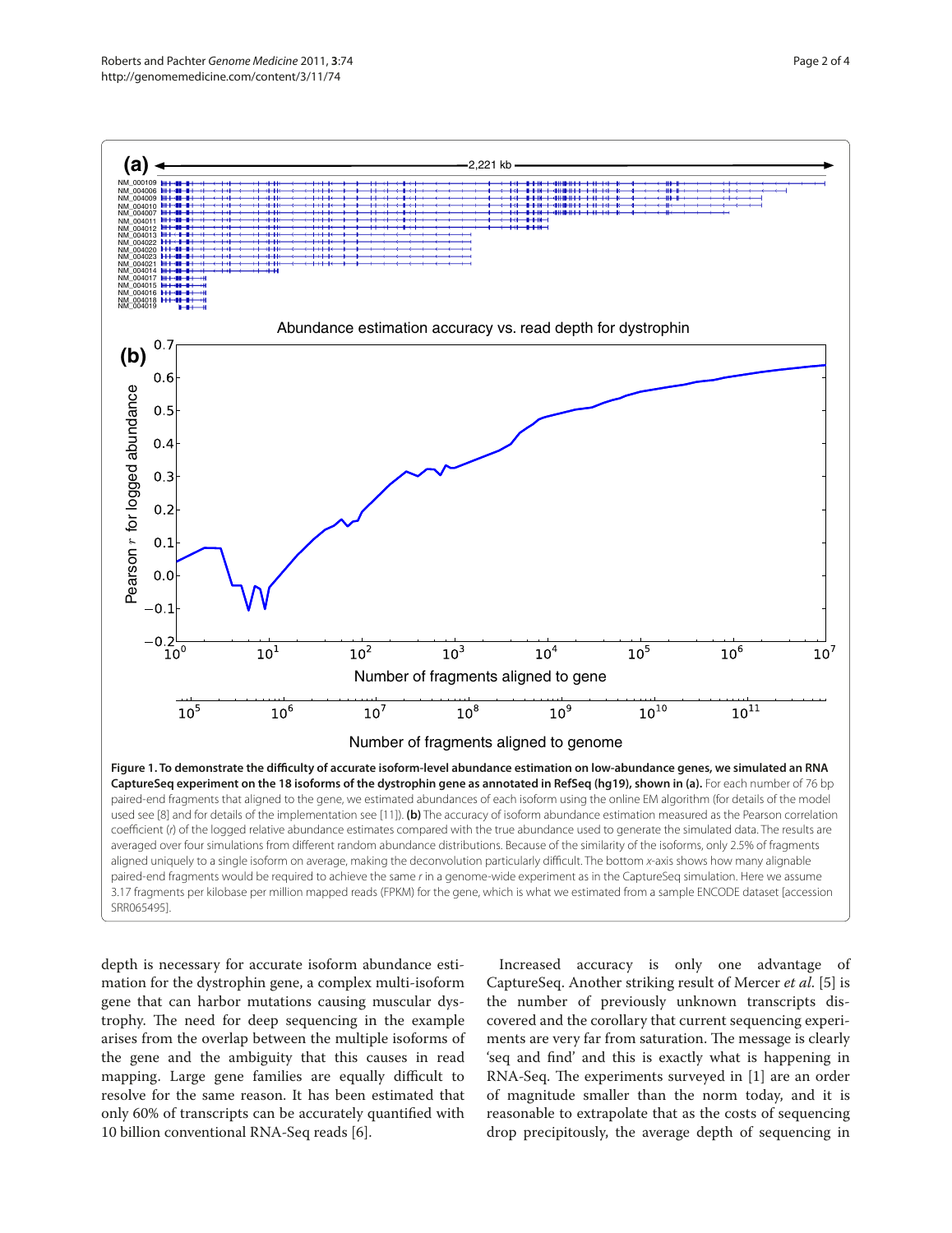RNA-Seq experiments will increase by another order of magnitude in the next 3 years.

# **Breaking the curse of deep sequencing**

Given the observations above, it is natural to speculate that conventional RNA-Seq with 10 billion reads will be commonplace in the near future and to ask whether technologies such as CaptureSeq are truly necessary. It certainly seems plausible that exome sequencing, which is to genome sequencing as CaptureSeq is to conventional RNA-Seq, will eventually be replaced by routine whole genome sequencing. However, in addition to technological challenges that must be overcome to allow routine sequencing of 10 billion reads, there are also bioinformatics problems that must be solved if such data are to be useful. In particular, increased numbers of reads in RNA-Seq lead to the 'curse of deep sequencing', in which extra sequence actually reduces performance and accuracy in current processing pipelines. This happens for two reasons. Firstly, most existing algorithms for RNA-Seq quantification require loading a substantial fraction of the total number of sequenced reads into memory. This is already a challenging prospect at 100 million reads. Algorithms whose running times are not linear in the number of reads are also likely to fail with large amounts of sequence data. Secondly, reads have errors and are prone to various biases [7], which, while appearing at a fixed frequency, occur at greater numbers with increased reads. For example, if a sufficiently large amount of sequence is obtained, a recurring error in a highly abundant gene may appear to be a (false) novel isoform. It therefore becomes imperative with large amounts of sequence to correct for sequencing artifacts, and this can be computationally prohibitive.

CaptureSeq breaks the curse of deep sequencing by providing increased transcript resolution at fixed sequencing depth. This means that existing methods can be readily applied to the analysis of CaptureSeq data, and indeed the authors [5] show that the Cufflinks suite of tools can be used for both assembly [8] and quantification [7] of CaptureSeq data.

### **The single cell transcriptome**

Mercer *et al*. [5] emphasize the discovery of novel lncRNAs in the deep field. They found 163 novel neighboring and antisense lncRNAs around protein coding genes. In general, they found that captured lncRNAs have very low expression of only 0.011 FPKM (fragments per kilobase per million mapped reads). These findings follow on the heels of a recent comprehensive annotation of human lncRNAs [9] and together suggest that very rare transcripts may bestow individual transcriptional 'fingerprints' on cells. In fact, Mercer *et al*. [5] estimate that the newly discovered lncRNAs are present at an average copy

number of 0.0006 transcripts per cell. This precise quantification together with evidence from CaptureSeq that the sequenced fragments are samples from complete transcripts (and not just 'noise') points towards the presence of very rare transcripts, possibly even unique to individual cells.

CaptureSeq therefore motivates the development of other approaches to the enrichment of low-abundance transcripts. One complementary possibility is the further development of depletion approaches, which could selectively filter the highest-abundance transcripts before sequencing; an example is removal of ribosomal RNA already performed in many experiments [1]. Although the depletion approach may inadvertently remove lowerabundance RNAs because of cross-hybridization, it offers a genome-wide approach to enrichment. Furthermore, CaptureSeq may have a similar bias in the opposite direction: repetitive sequence in the transcriptome might lead to captured RNA from outside a targeted genomic region.

# **RNA CaptureSeq and beyond**

Regardless of how low-abundance transcripts are detected, Mercer *et al.* [5] have demonstrated the extent of discovery possible in the deep field. The functional relevance of ultra low-abundance transcripts is currently debated [9,10], and the question of whether rare transcripts regulate biologically important processes or are artifacts of stochastic transcription is a key open problem. However, there is increasing recognition that antisense lncRNAs are present at many protein coding genes, including numerous proto-oncogenes, and that they regulate their associated genes via epigenetic modifications [3]. The ability to see farther into the RNA deep field with CaptureSeq is therefore likely to lead to many exciting developments in genomic medicine thanks to better understanding of the aberrant transcription underlying human disease.

#### **Abbreviations**

FPKM, fragments per kilobase per million mapped reads; lncRNA, long intergenic non-coding RNA; RNA-Seq, RNA sequencing.

#### **Competing interests**

The authors declare that they have no competing interests.

#### **Acknowledgments**

AR is supported by a graduate research fellowship from the National Science Foundation. LP is supported in part by grant NIH R01 HG006129-01. We thank Meromit Singer for comments on the curse of deep sequencing.

#### **Author details**

1 Department of Computer Science, UC Berkeley, Berkeley, CA 94720, USA. 2 Departments of Mathematics and Molecular and Cell Biology, UC Berkeley, Berkeley, CA 94720, USA.

Published: 22 November 2011